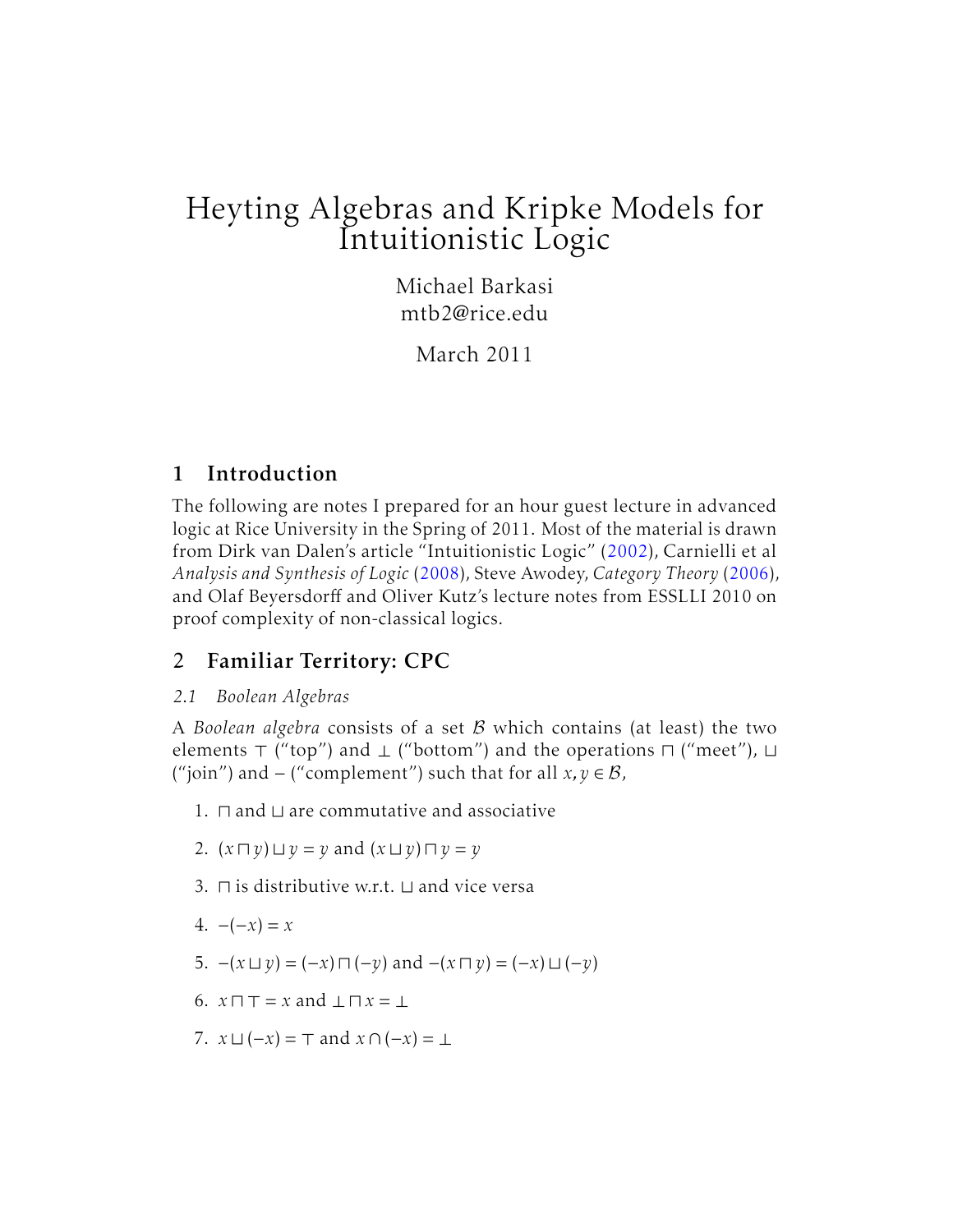When no confusion arises we denote a Boolean algebra by its underlying set  $\beta$ , although it's properly specficed by the whole tuple

$$
(\mathcal{B},\sqcap,\sqcup,-,\top,\bot)
$$

We can also give Boolean algebras special names when convenient, as we do below. Note that we can define a partial ordering  $\leq$  on  $\beta$  by setting

$$
x \le y \Leftrightarrow x \sqcap y = x
$$

Clearly top  $\top$  is maximal w.r.t. this ordering, while bottom  $\bot$  is minimal.

#### *2.2 Examples*

The Boolean algebra giving the standard semantics for CPC is something like

$$
(\{t,f\}, \wedge, \vee, \neg, t, f)
$$

where ∧, ∨ and ¬ are the respective operations on {*t, f* } defined by the usual truth tables. We'll denote this Boolean algebra by *2*. Let *X* be a set and  $P(X)$  its power set. Then

$$
(\mathcal{P}(X), \cap, \cup, \mathcal{A}, X, \emptyset)
$$

is a Boolean algebra. The ordering relation induced on the Boolean algebra P(*X*) turns out to be subset inclusion ⊆. Let *ats* be some set of propositional atoms such as  $\{p_1, p_2, p_2, ...\}$  and let *L* be the set of all formulas of CPC generated over *ats* by the connectives ∧, ∨, ¬, ⊃ and ≡. For *ϕ,ψ* ∈ *L*, define an equivalence relation

$$
\varphi \sim \psi \Leftrightarrow \boxed{\text{CPC}} \varphi \equiv \psi
$$

Write [*ϕ*]<sup>∼</sup> for the equivalence class of *ϕ*. Then if *L/* ∼= {[*ϕ*]<sup>∼</sup> : *ϕ* ∈ *L*} is the set of equivalence classes,

$$
(L/\sim,\wedge,\vee,\neg,[p_1\vee \neg p_1]_{\sim},[p_1\wedge \neg p_1]_{\sim})
$$

is a Boolean algebra, called the *Lindenbaum algebra*. The operations are defined in the obvious way:  $[\varphi]_{\sim} \wedge [\psi]_{\sim} = [\varphi \wedge \psi]_{\sim}$ ,  $[\varphi]_{\sim} \vee [\psi]_{\sim} = [\varphi \vee \psi]_{\sim}$ and ¬[ $\varphi$ ]<sub>∼</sub> = [¬ $\varphi$ ]<sub>∼</sub>. Denote the Lindenbaum algebra of **CPC** by  $\mathcal{L}_{\text{CPC}}$ .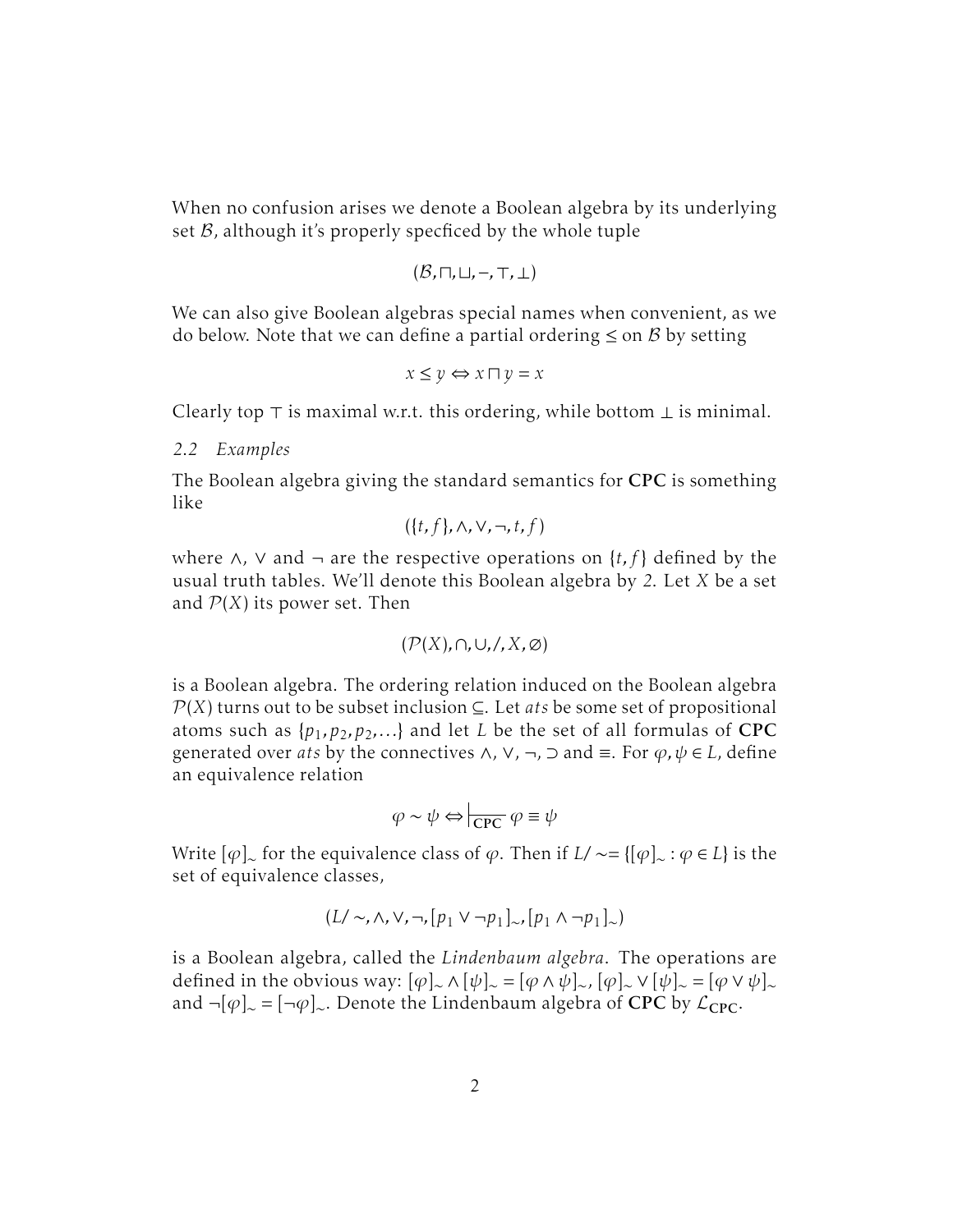#### *2.3 Basic Results*

A *valuation* of *L* in  $(\beta, \Pi, \Pi, -, \top, \bot)$  is given by an assignment *v* : *ats*  $\rightarrow \beta$ which is extended to all of *L* as follows:

- 1.  $v(\varphi \wedge \psi) = v(\varphi) \sqcap v(\psi)$
- 2.  $v(\varphi \vee \psi) = v(\varphi) \sqcup v(\psi)$
- 3.  $v(\neg \varphi) = -v(\varphi)$
- 4.  $v(\varphi \supset \psi) = v(\neg \varphi \vee \psi)$
- 5.  $v(\varphi \equiv \psi) = v((\varphi \supset \psi) \wedge (\psi \supset \varphi))$

A formula  $\varphi \in L$  is *valid* in B if and only if  $v(\varphi) = \tau$  for all valuations *v* of L in B.

#### Theorem:

 $\sqrt{\frac{\text{CPC}}{\text{CPC}}} \varphi \Leftrightarrow \varphi$  is valid in 2.

#### Proof:

Found in any logic text.

#### Theorem:

 $\overline{\mathcal{C}P}$   $\varphi \Leftrightarrow \varphi$  is valid in every Boolean algebra B.

#### Proof:

Soundness, i.e. that  $\frac{\partial \phi}{\partial x} \varphi \Rightarrow \varphi$  is valid in every Boolean algebra *B*, is easily checked.

Completeness, i.e. that  $\sqrt{\overline{CPC}} \varphi \Leftarrow \varphi$  is valid in every Boolean algebra B, can be seen by considering that if  $\varphi$  is valid in every Boolean algebra, then in particular it's valid in  $\mathcal{L}_{\text{CPC}}$ . Hence every valuation of *L* in  $\mathcal{L}_{\text{CPC}}$  is s.t. *v*( $\varphi$ ) = [*p*<sub>1</sub> ∨ ¬*p*<sub>1</sub>]<sub>∼</sub>. In particular consider the valuation which sends all formulas  $\psi$  to the element  $[\psi]_{\sim}$ . So  $[\varphi]_{\sim} = [p_1 \vee \neg p_1]_{\sim}$ . By definition of  $\sim$ ,  $\overline{\text{CPC}}$   $\varphi$  = ( $p_1 \vee \neg p_1$ ). Clearly any proof of  $\varphi$  = ( $p_1 \vee \neg p_1$ ) can be extended to a proof of  $\varphi$ .

An alternative proof of completeness is that if  $\varphi$  is valid in every Boolean algebra, then in particular it's valid in *2*. But by the last theorem, this implies that  $\vert_{\text{CPC}} \varphi$ .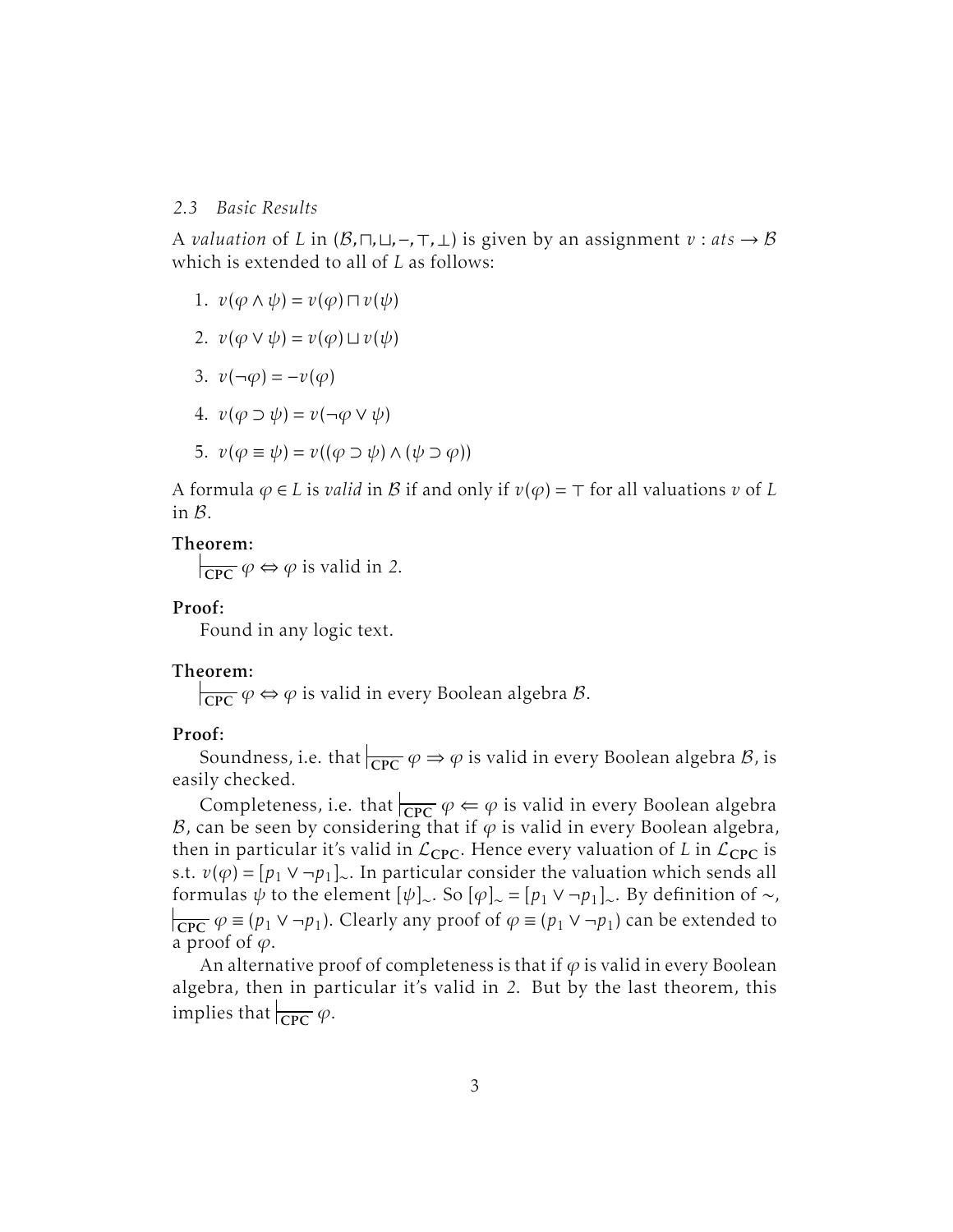### 3 Heyting Algebras and IPC

#### *3.1 Heyting Algebras*

A *Heyting Algebra* consists of a set H which contains (at least) the two elements  $\top$  ("top") and  $\bot$  ("bottom") and the operations  $\sqcap$  ("meet"),  $\sqcup$ ("join") and  $\rightarrow$  ("exponential") such that for all *x*, *y*, *z*  $\in$  *H*,

- 1.  $\sqcap$  and  $\sqcup$  are commutative and associative
- 2.  $(x \sqcap y) \sqcup y = y$  and  $(x \sqcup y) \sqcap y = y$
- 3.  $x \rightarrow (y \sqcap z) = (x \rightarrow y) \sqcap (x \rightarrow z)$
- 4.  $x \sqcap (x \rightarrow y) = x \sqcap y$  and  $(x \rightarrow y) \sqcap y = y$
- 5.  $(x \rightarrow x) \sqcap y = y$
- 6.  $x \sqcap \top = x$  and  $\bot \sqcap x = \bot$

Again a partial ordering can be defined on a Heyting Algebra so that *x* ≤ *y*  $\Leftrightarrow$  *x*  $\sqcap$  *y* = *x*. Every Boolean algebra forms a Heyting algebra by defining *x* → *y* =  $(-x)$   $\sqcup$  *y*. Besides Boolean algebras, the most natural examples of Heyting algebras are topological spaces: if *X* is a set and  $\mathcal{O}_X$  a topology on *X*, then

$$
(\mathcal{O}_X,\cap,\cup,\to,X,\varnothing)
$$

where *U* → *V* =  $((X/U) ∪ V)°$ , for *U*, *V* ⊆ *X* open (i.e. *U*, *V* ∈  $\mathcal{O}_X$ ), is a Heyting algebra.[1](#page-3-0) Another example of a Heyting algebra is the *Lindenbaum algebra* for IPC: it is constructed over *L* exactly as with  $\mathcal{L}_{CPC}$ , except this time  $\varphi \sim \psi \Leftrightarrow \varphi$  and  $\psi$  are logically equivalent in **IPC** and we have to pick different representatives for top and bottom, say  $p_1 \supset p_1$  and  $\neg (p_1 \supset p_1)$ . We denote this Heyting algebra by  $\mathcal{L}_{\text{IPC}}$ .

To see that not every Heyting algebra is Boolean, consider that if complement − is to be defined on a Heyting algebra it must be −*x* = *x* → ⊥. In a Boolean algebra  $x \sqcup -x = \top$ , but this isn't necessarly so in a Heyting algebra. When  $\mathcal{H}$  is a topological space  $\mathcal{O}_X$  and  $U$ ,  $V \in \mathcal{O}_X$ ,  $-U = (X/U)^{\circ}$ , *U*  $\cup$  *V* = *U*  $\cup$  *V* and  $\top$  = *X*. So *U*  $\cup$  −*U* = *U*  $\cup$  (*X/U*)<sup>°</sup>, which isn't necessarly *X*. Consider the following counter example.

<span id="page-3-0"></span><sup>&</sup>lt;sup>1</sup>For *Y*  $\subseteq$  *X*, *Y*<sup>°</sup> is the interior of *Y*, i.e. the union of all open sets  $U \in \mathcal{O}_X$  contained in *Y* .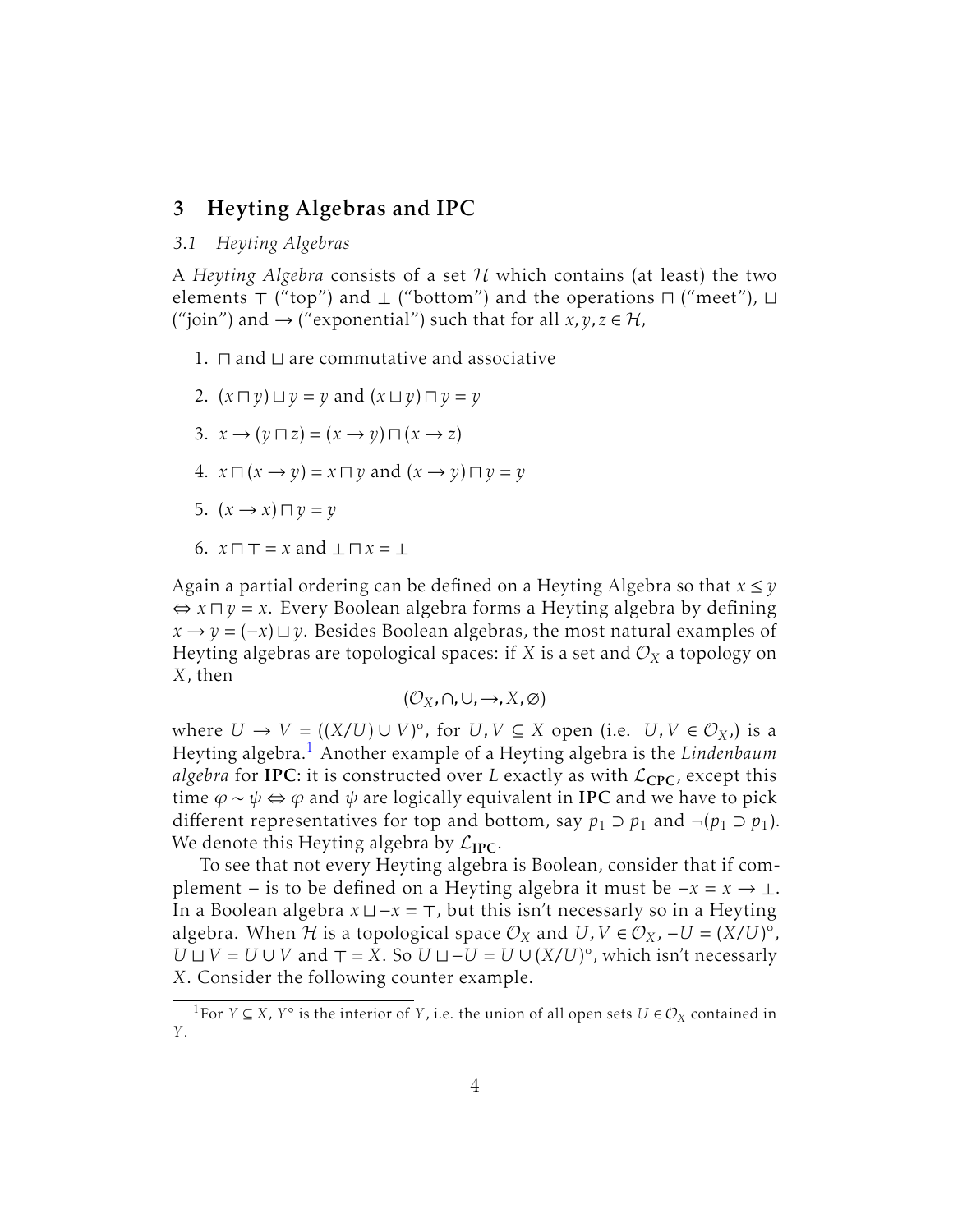The standard topology  $\mathcal{O}_\mathbb{R}$  on  $\mathbb R$  can be given as follows. For  $x, r \in \mathbb{R}$ , let  $B_{x,r} = \{y \in \mathbb{R} : |x - y| < r\}$ . Then  $\mathcal{O}_{\mathbb{R}}$  is the smallest subset of  $\mathcal{P}(\mathbb{R})$  s.t. R,  $\emptyset \in \mathcal{O}_{\mathbb{R}}$ ,  $B_{x,r} \in \mathcal{O}_{\mathbb{R}}$  for all *x*, *r*, the union of any collection of sets in  $\mathcal{O}_{\mathbb{R}}$ is itself in  $\mathcal{O}_\mathbb{R}$  and the intersection of any two sets in  $\mathcal{O}_\mathbb{R}$  is itself in  $\mathcal{O}_\mathbb{R}$ . Now note that  $\{x : 0 < x\} \in \mathcal{O}_{\mathbb{R}}$ . If we call this set *U*,  $-U = \{x : 0 > x\}$ , so  $U \cup -U = \mathbb{R}/\{0\} \neq \mathbb{R}.$ 

#### *3.2 Basic Results*

As before, a *valuation* of *L* in  $(H,\Pi,\sqcup,\rightarrow,\top,\bot)$  is given by an assignment  $v:$  *ats*  $\rightarrow$  *H* which is extended to all of *L* as follows:

- 1.  $v(\varphi \wedge \psi) = v(\varphi) \sqcap v(\psi)$
- 2.  $v(\varphi \vee \psi) = v(\varphi) \sqcup v(\psi)$
- 3.  $v(\neg \varphi) = -v(\varphi) = v(\varphi) \rightarrow \bot$
- $4. \ v(\varphi \supset \psi) = v(\varphi) \rightarrow v(\psi)$
- 5.  $v(\varphi \equiv \psi) = v((\varphi \supset \psi) \wedge (\psi \supset \varphi))$

A formula  $\varphi \in L$  is *valid* in H if and only if  $v(\varphi) = \top$  for all valuations *v* of *L* in  $H$ .

#### Theorem:

 $\overline{\text{IPC}} \varphi \Leftrightarrow \varphi$  is valid in  $\mathcal{O}_{\mathbb{R}}$ .

#### Theorem:

 $\vert_{\overline{\text{IPC}}}\varphi \Leftrightarrow \varphi$  is valid in every Heyting algebra *H*.

#### Theorem:

There does not exist a single Heyting algebra  $H$  with only finitely many elements s.t.  $\frac{1}{\text{IPC}} \varphi \Leftrightarrow \varphi$  is valid in  $\mathcal{H}$ .

#### Proof of Theorem 2.2:

As before, soundness can be shown by comparing the axioms for Heyting algebras against a proof system for IPC. Completeness is again proved via the Lindenbaum algebra: if  $\varphi$  is valid in all Heyting algebras, it's valid in  $\mathcal{L}_{\text{IPC}}$ . So in particular the valuation *v* sending formulas  $\psi$  to  $[\psi]_{\sim}$  is s.t. *v*( $\varphi$ ) = [*p*<sub>1</sub> ⊃ *p*<sub>1</sub>]<sub>∼</sub>, i.e. [ $\varphi$ ]<sub>∼</sub> = [*p*<sub>1</sub> ⊃ *p*<sub>1</sub>]<sub>∼</sub>, so the proof of *p*<sub>1</sub> ⊃ *p*<sub>1</sub> in **IPC** can be easily extended to a proof of *ϕ*.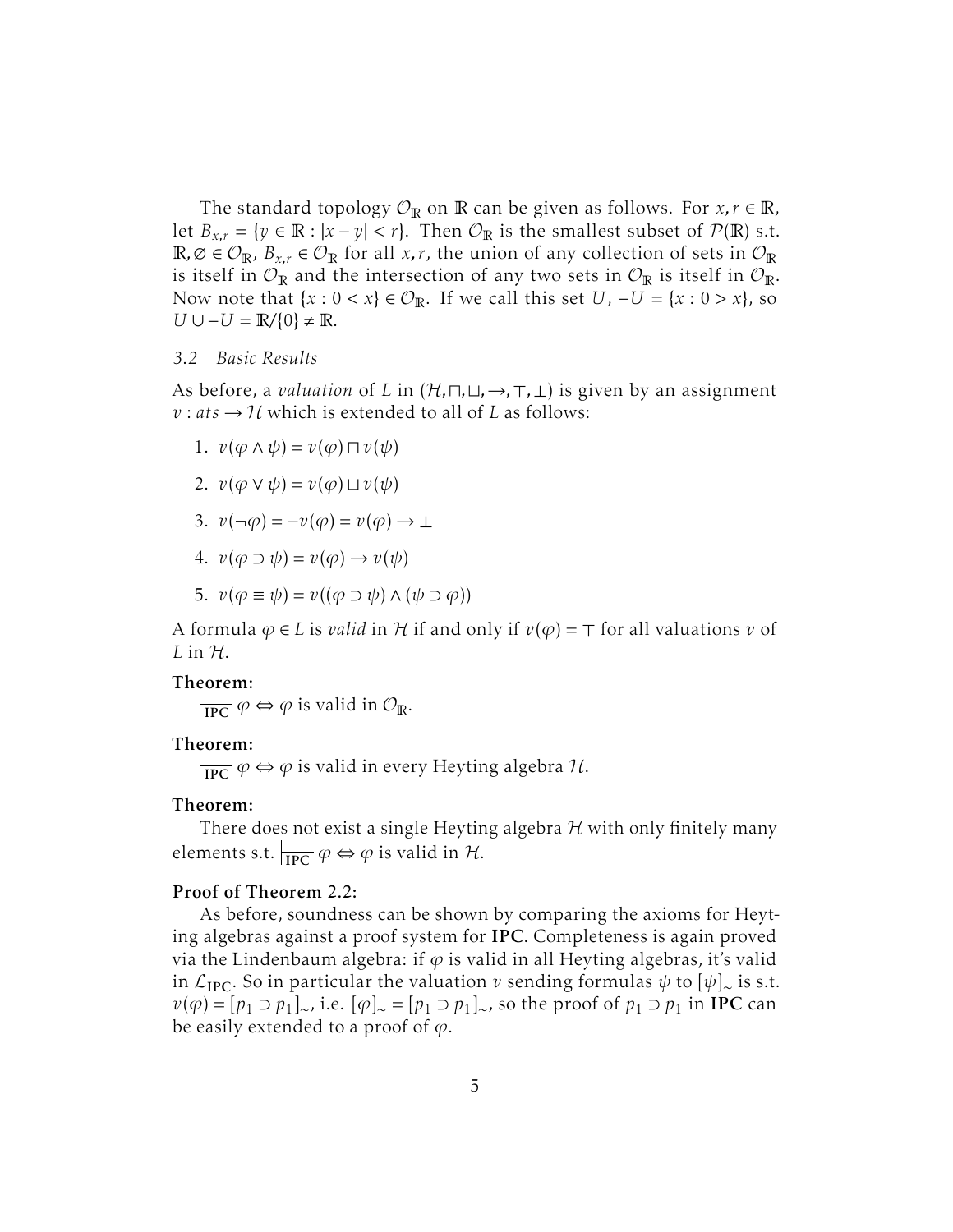# 4 Heyting Algebras and Kripke Semantics

#### *4.1 Review of Kripke Semantics*

Recall that a *Kripke model M* is given by a set *W* , the "worlds" or "points" or "states", a relation  $R \subseteq W \times W$  which specifies which worlds are "accessible" from which, and a function  $V : W \rightarrow \mathcal{P}(ats)$  which specifies which atomic formulas are true in each world. We usually write  $M = (W, R, V)$ . The usual definition for satisfaction in a Kripke model is as follows:

1. 
$$
M, w \rvert_{\overline{\text{Grz}}} p \Leftrightarrow p \in V(w)
$$
  
\n2.  $M, w \rvert_{\overline{\text{Grz}}} \varphi \land \psi \Leftrightarrow M, w \rvert_{\overline{\text{Grz}}} \varphi \text{ and } M, w \rvert_{\overline{\text{Grz}}} \psi$   
\n3.  $M, w \rvert_{\overline{\text{Grz}}} \varphi \lor \psi \Leftrightarrow M, w \rvert_{\overline{\text{Grz}}} \varphi \text{ or } M, w \rvert_{\overline{\text{Grz}}} \psi$   
\n4.  $M, w \rvert_{\overline{\text{Grz}}} \neg \varphi \Leftrightarrow M, w \rvert_{\overline{\text{Grz}}} \varphi$   
\n5.  $M, w \rvert_{\overline{\text{Grz}}} \varphi \supset \psi \Leftrightarrow M, w \rvert_{\overline{\text{Grz}}} \varphi \text{ implies } M, w \rvert_{\overline{\text{Grz}}} \psi$   
\n6.  $M, w \rvert_{\overline{\text{Grz}}} \varphi \equiv \psi \Leftrightarrow M, w \rvert_{\overline{\text{Grz}}} (\varphi \supset \psi) \land (\psi \supset \varphi)$ 

If *M*,  $w \rvert_{\overline{\text{Grz}}} \varphi$  for all  $w \in W$  we say that  $\varphi$  is "true" or *valid* in *M* and write  $M \Big|_{\overline{\mathbf{G}\mathbf{r}\mathbf{z}}} \varphi.$ 

Also recall that if we restrict our attention to Kripke models *M* s.t. *R* is a partial order—i.e. is reflective, transitive and antisymmetric—and assignments *V* on *W* s.t.  $wRw' \Rightarrow V(w) \subseteq V(w')$  and we modify the satisfaction relation we get a sound and complete semantics for IPC. Let us write  $\leq$  for the accessibility relation of such Kripke models and denote the worlds by lower-case greek letters *α, β,...* Define:

- 1. *M*,  $\alpha \not\models \text{pre} p \Leftrightarrow p \in V(\alpha)$
- 2. *M*,  $\alpha \models \phi \land \psi \Leftrightarrow M$ ,  $\alpha \models \overline{IPC} \varphi$  and  $M$ ,  $\alpha \models \overline{IPC} \psi$
- 3. *M*,  $\alpha \not\models \overline{\text{PPC}}$   $\varphi \vee \psi \Leftrightarrow M$ ,  $\alpha \not\models \overline{\text{PPC}}$   $\varphi$  or  $M$ ,  $\alpha \not\models \overline{\text{PPC}}$   $\psi$
- 4. *M*,  $\alpha \mid \overline{_{\text{IPC}}} \neg \varphi \Leftrightarrow$  for all  $\beta \ge \alpha$ , *M*,  $\beta \nmid \overline{_{\text{IPC}}} \varphi$ 5.  $M$ ,  $\alpha \Big|_{\overline{\text{IPC}}} \varphi \supset \psi \Leftrightarrow$  for all  $\beta \ge \alpha$ ,  $M$ ,  $\beta \Big|_{\overline{\text{IPC}}} \varphi$  implies  $M$ ,  $\beta \Big|_{\overline{\text{IPC}}} \psi$ .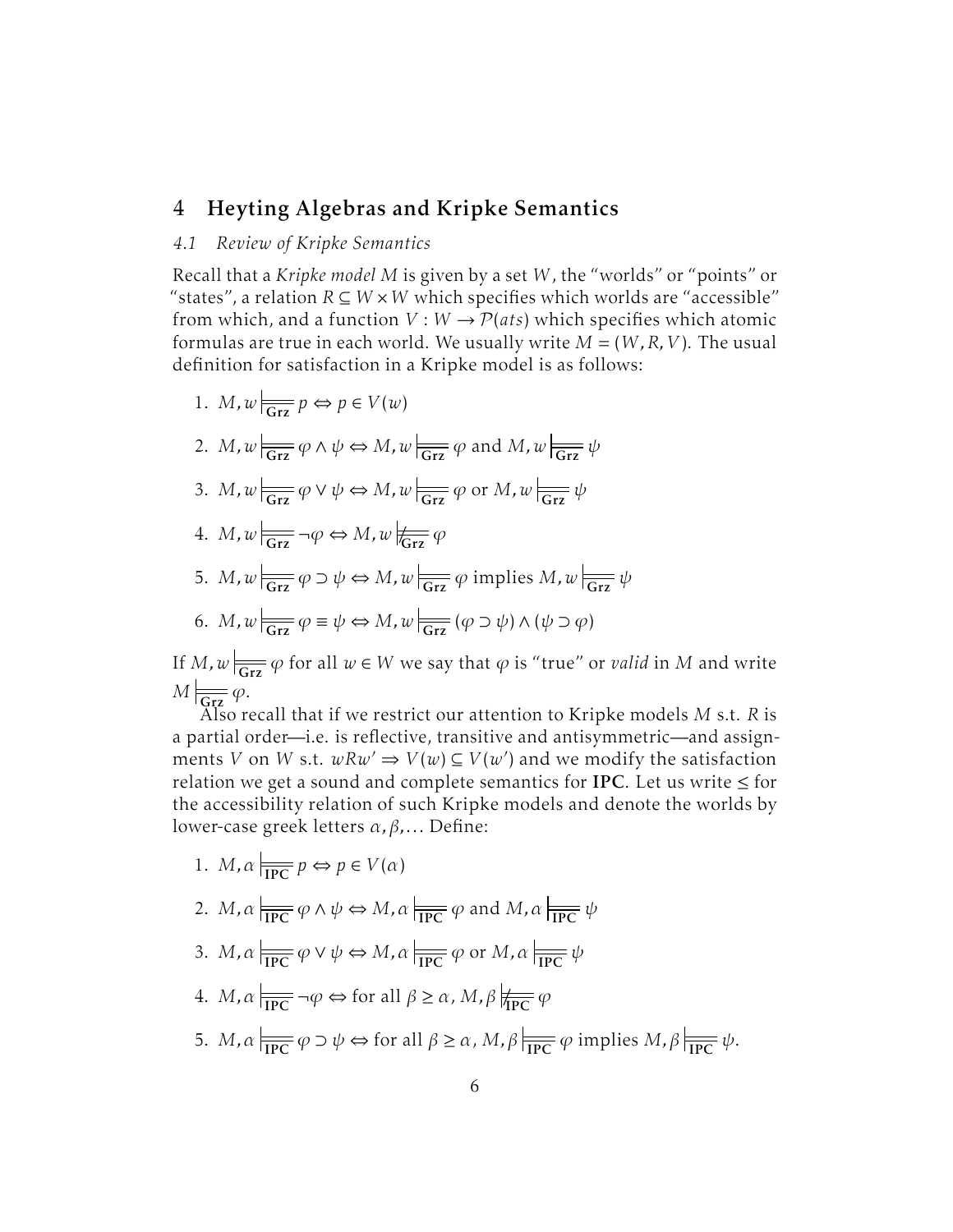6. 
$$
M, \alpha \Big|_{\overline{\text{IPC}}} \varphi \equiv \psi \Leftrightarrow M, \alpha \Big|_{\overline{\text{IPC}}} (\varphi \supset \psi) \wedge (\psi \supset \varphi)
$$

The intuitive interpretation of these semantics for IPC is that the "states" *α* represent moments in time and *V*(*α*) is "what's known" at *α*. *β* ≥ *α* if and only if *β* is a later time. As we move from one time *α* to a later time *β* "what's known" always increases, i.e. *V*( $\alpha$ ) ⊆ *V*( $\beta$ ), and we can think of theorems being proven as we progress through time. Then, for example, ¬*ϕ* holds at a time *α* just in case it's impossible to ever establish a proof of  $\varphi$ , i.e. if  $\varphi$  is never proven at a later time.

Let us call a Kripke model *M* whose accessibility relation is a partial order and whose valuation is monotone over that order, i.e.  $\alpha \leq \beta \Rightarrow$  $V(\alpha) \subseteq V(\beta)$ , a *Heyting model*. Then we have the following completeness theorem:

#### Theorem:

 $\left| \frac{\partial \phi}{\partial P} \varphi \right| \leq M \left| \frac{\partial \phi}{\partial P} \varphi \right|$  for all Heyting models *M*.

#### *4.2 Heyting Algebras from Heyting Frames*

First some more terminology: those Kripke frames (*W ,R*) s.t. *R* is a partial order we'll call *Heyting frames*. We'll use *H* to denote arbitrary Heyting frames. We can "view" a Heyting frame *H* as a Heyting algebra  $H = T(H)$ . *Qua* interpretation of formula, *H* and the corresponding *T* (*H*) are closely related.

Let  $H = (W, \leq)$  be a Heyting frame. Then there is a natural topology we can associate with  $W: \mathcal{O}_W$  consists of the subsets U of W which are closed upwards on  $\leq$ , i.e. if  $\alpha \in U$  and  $\beta \geq \alpha$ , then  $\beta \in U$ . Note that for  $\alpha \in W$ , the sets  $U_{\alpha} = {\beta : \beta \ge \alpha}$  form a basis for  $\mathcal{O}_W$ . We then set *T*(*H*) = ( $\mathcal{O}_W$ , ∩,∪, →, *W*, ∅) where → is defined as above. (So *T* is a function from Heyting frames to Heyting algebras.)

#### Theorem:

- 1. For each Heyting model  $M = (W, \leq, V)$  on a Heyting frame *H* there is a valuation  $v_V$  on *L* in  $T(H)$  s.t.  $v_V(\varphi) = {\alpha : M, \alpha \mid \overline{P} \varphi}.$
- 2. Similarly, for each valuation *v* on *L* in *T* (*H*) there is a Heyting model  $M = (W, \leq, V_v)$  on the Heyting frame *H* such that  $V_v(\alpha) = \{p \in ats : v \in V_v | v \in V_v\}$  $\alpha \in \nu(p)$ .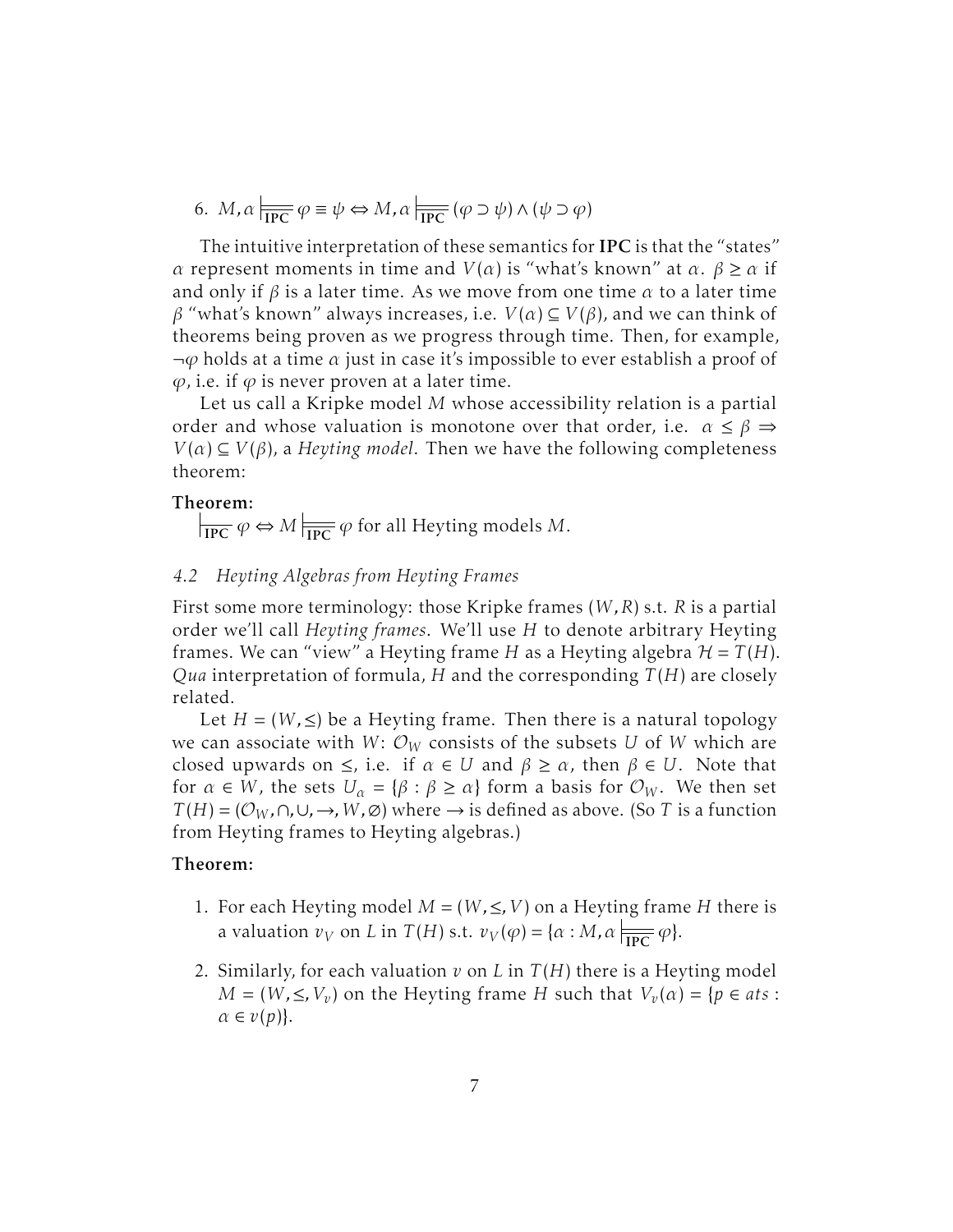#### Proof:

To show (1), note that the assignment *V* of *M* is a function  $W \rightarrow \mathcal{P}(ats)$ which is monotone over the ordering  $\leq$  of M. It induces a function  $v_V : ats \to H$  by setting  $v_V(p) = \{ \alpha \in W : p \in V(\alpha) \}$ . By induction on the construction of formulas it can be shown that the extension of this  $v_V$ to all of *L* yields a valuation on *L* in  $T(H)$  s.t.  $v_V(\varphi) = \{ \alpha : M, \alpha \mid \exists \overline{\text{IPC}}} \varphi \}.$ Note that (2) is obvious, simply consider the valuation  $V_v$  so defined.

#### Corollary:

 $\varphi$  is valid in  $T(H) \Leftrightarrow M \downarrow \Rightarrow \varphi$  for all *M* on *H*.

#### Proof:

(⇒) Assume that there exists some  $M = (W, ≤, V)$  on  $H$  s.t.  $M \not\models_{\overline{I}} \varphi$ . Then there exists some  $\alpha \in W$  s.t.  $M$ ,  $\alpha \not\models_{\mathbf{IPC}} \varphi$ . Hence there exists some valuation *v*<sub>*V*</sub> on *L* in *T*(*H*) s.t.  $\alpha \notin v_V(\varphi)$ . Hence  $v_V(\varphi) \neq W$ , so  $\varphi$  is not valid in *T*(*H*).

 $(\Leftarrow)$  Similar to before, i.e. we want to prove the contrapositive, but this time we must proceed by induction over the construction of  $\varphi$ . The details get a bit gritty, so I leave it to the reader.

As a last comment, I'm pretty sure—although not positive—that if *H* is the cannonical frame for Grz, then  $T(H)$  is isomorphic to  $\mathcal{L}_{\text{IPC}}$  as a Heyting algebra. At least, if there is any justice in the world this is so!

#### 5 Translations

#### *5.1 Semantic Systems*

The above connection between Heyting algebras and Heyting frames can be set in a more general framework.<sup>[2](#page-7-0)</sup> Let *L* be a language, not necessarily the language of CPC and IPC described above. Let *X* be a set and let  $=$  be a binary relation on  $X \times L$ . We call  $(X, L)$  a *semantic system* or something similarly suggestive. The relation  $\models$  of a semantic system induces a *consequence relation* between sets Γ of formulas from *L* and formulas *ϕ* from *L* by setting  $\Gamma \models \varphi \Leftrightarrow$  for all  $x \in X$ ,  $x \models \gamma$  for all  $\gamma \in \Gamma \Rightarrow x \models \varphi$ . One may want to restrict semantic systems by requiring that their induced consequence relation satisfy some properties, e.g.  $\varphi \in \Gamma \Rightarrow \Gamma \models \varphi$ .

<span id="page-7-0"></span><sup>&</sup>lt;sup>2</sup>For more information on the topics of this section, see [Mossakowski et al.](#page-9-3) [2009.](#page-9-3)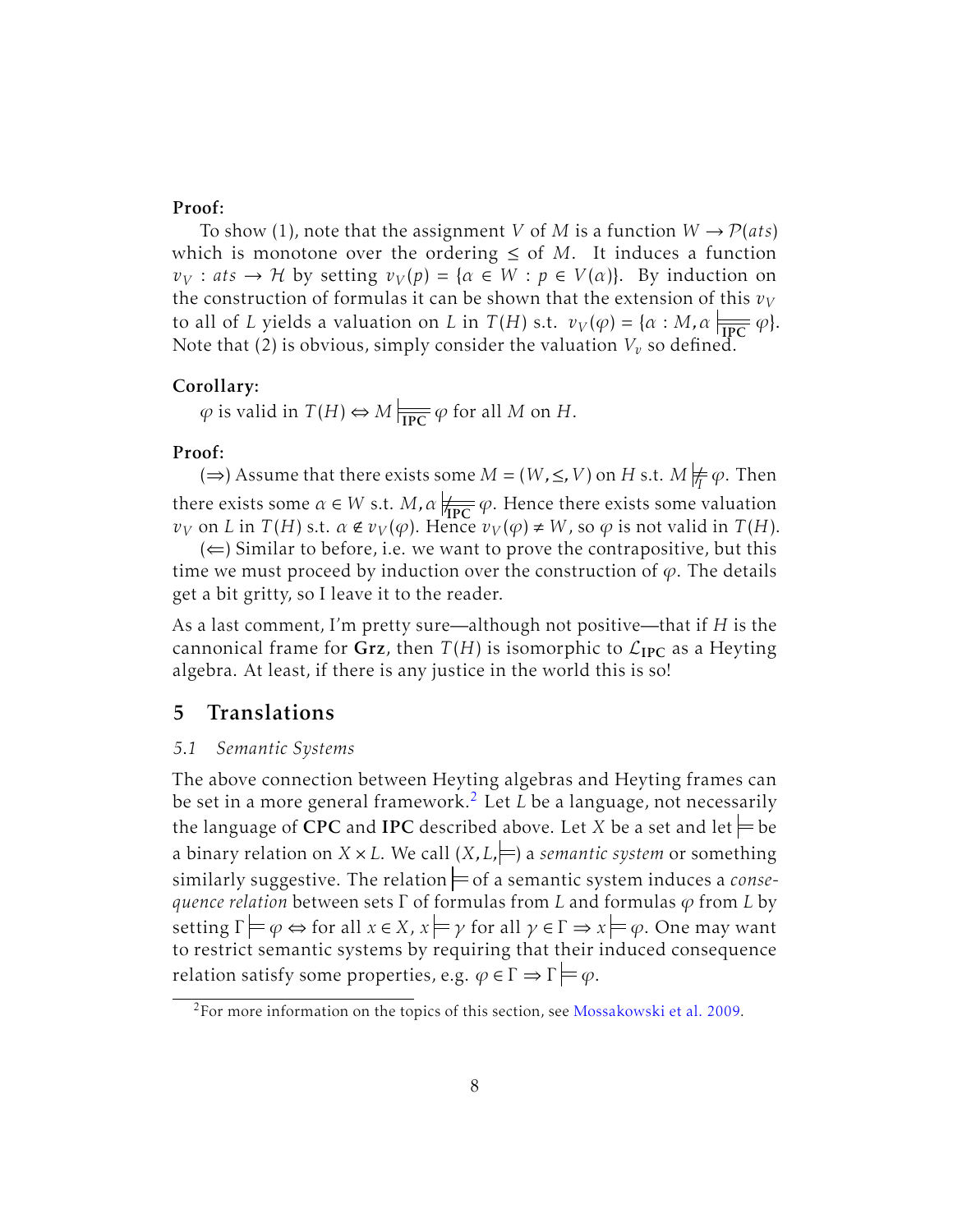#### *5.2 Translations*

A *translation*  $(f_1, f_2)$ :  $S_1 \rightarrow S_2$  between semantic systems  $S_1 = (X_1, L_1, \frac{1}{1})$ and  $S_2 = (X_2, L_2, \frac{1}{2})$  is a pair of functions  $f_1 : L_1 \to L_2$  and  $f_2 : X_2 \to X_1$  s.t. for all  $x \in X_2$ ,  $\varphi \in L_1$ :

$$
f_2(x) \Big| \frac{1}{1} \varphi \Leftrightarrow x \Big| \frac{1}{2} f_1(\varphi)
$$

If we let HF be the set of all Heyting frames, HA be the set of all Heyting algebras and write  $\mathcal{H} \vert_{\overline{alg}} \varphi$  when  $\varphi$  is valid in  $\mathcal{H}$  and  $H \vert_{\overline{f} \vert_{\overline{f} \vert_{\overline{f}}} \varphi$  when  $M\left| \frac{d}{dP} \phi \right|$  for all *M* on *H*, then  $\text{Int}_{alg} = (\text{HA}, L, \frac{d}{dQ}$  and  $\text{Int}_{frm} = (\text{HF}, L, \frac{d}{dG})$ are semantic systems with (id, T):  $Int_{alg} \to Int_{frm}$  as a translation. That is, if id :  $L \rightarrow L$  is the identity function mapping formulas of **IPC** to themselves and *T* is the function defined above sending Heyting frames to Heyting algebras,

$$
T(H)|_{\overline{alg}} \varphi \Leftrightarrow H|_{\overline{frm}} \text{id}(\varphi) \Leftrightarrow H|_{\overline{frm}} \varphi
$$

#### *5.3 IPC and the Logic of Proofs*

As sketched above, the Heyting model interpretation of intuitionistic logic is suppose to reflect the fact that intuitionistic logic is the "logic of provability" or that intuitionistic logic is "epistemic" in some sense. This intuitive idea can be made precise by providing a formal translation between intuitionistic logic and Grz, Grzegorczyk logic, the modal logic where the box operator  $\square$  is meant to be read "there is a proof."

Let  $L_m$  be the language of propositional modal logic and  $f: L \to L_m$  be the Gödel-McKinsey-Tarski mapping which is defined inductively by

- 1.  $f(p) = p$
- 2.  $f(\varphi \wedge \psi) = f(\varphi) \wedge f(\psi)$
- 3.  $f(\varphi \vee \psi) = f(\varphi) \vee f(\psi)$
- $4. f(\neg \varphi) = \Box \neg f(\varphi)$
- 5.  $f(\varphi \supset \psi) = \Box(f(\varphi) \supset f(\psi))$

If HM is the set of Heyting models, then if we consider the semantic systems Int =  $(HM, L, \frac{1}{IPC})$  and Prov =  $(HM, L_m, \frac{1}{|GIZ|})$  we have a translation  $(f, id)$ : Int  $\rightarrow$  Prov. That is,